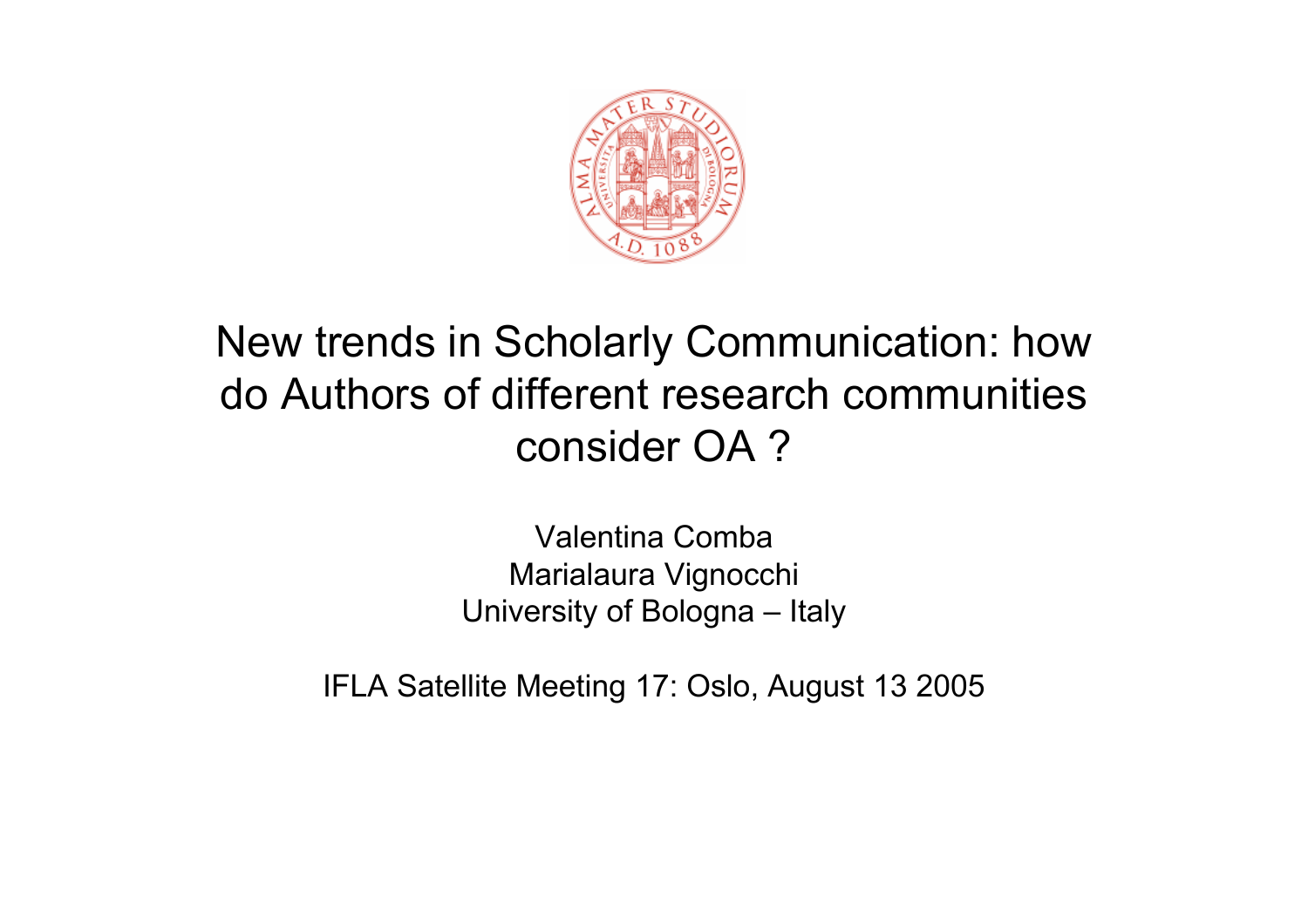#### From the Budapest Manifesto to the Open Access Impact

- The Budapest Manifesto has been the "tip of the iceberg" of a diffuse uneaseness about the cost of the electronic journals and the copyright business at the end of the ninenties
- For a long time librarians and Institutions have been denouncing the fact that universities and research institutions were paying three times the researchers publications:
- -- First, supporting the Authors research
- - Second, when paying researchers who carry out editorial work for commercial journals
- - Third, when buying access, subscriptions, reprints and photocopies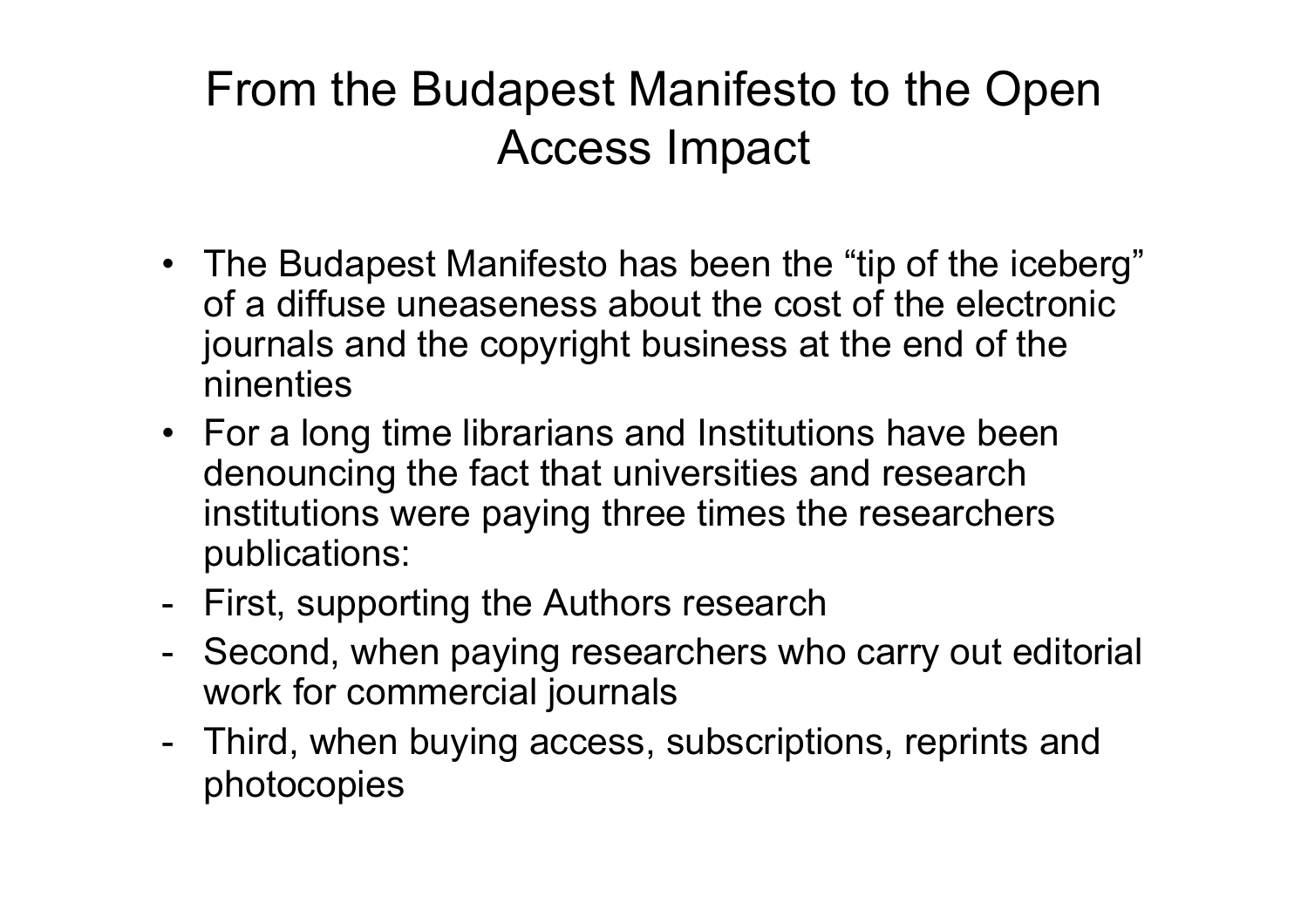### From the Budapest Manifesto to the Open Access Impact

The debate was very hard, opposing the open access supporters and the commercial publishers

The key topics were:

- The quality of papers in the Open Archives and Institutional Repositories
- The Open Access business model sustainability
- -- The Authors rights and the permissions to self archive their papers

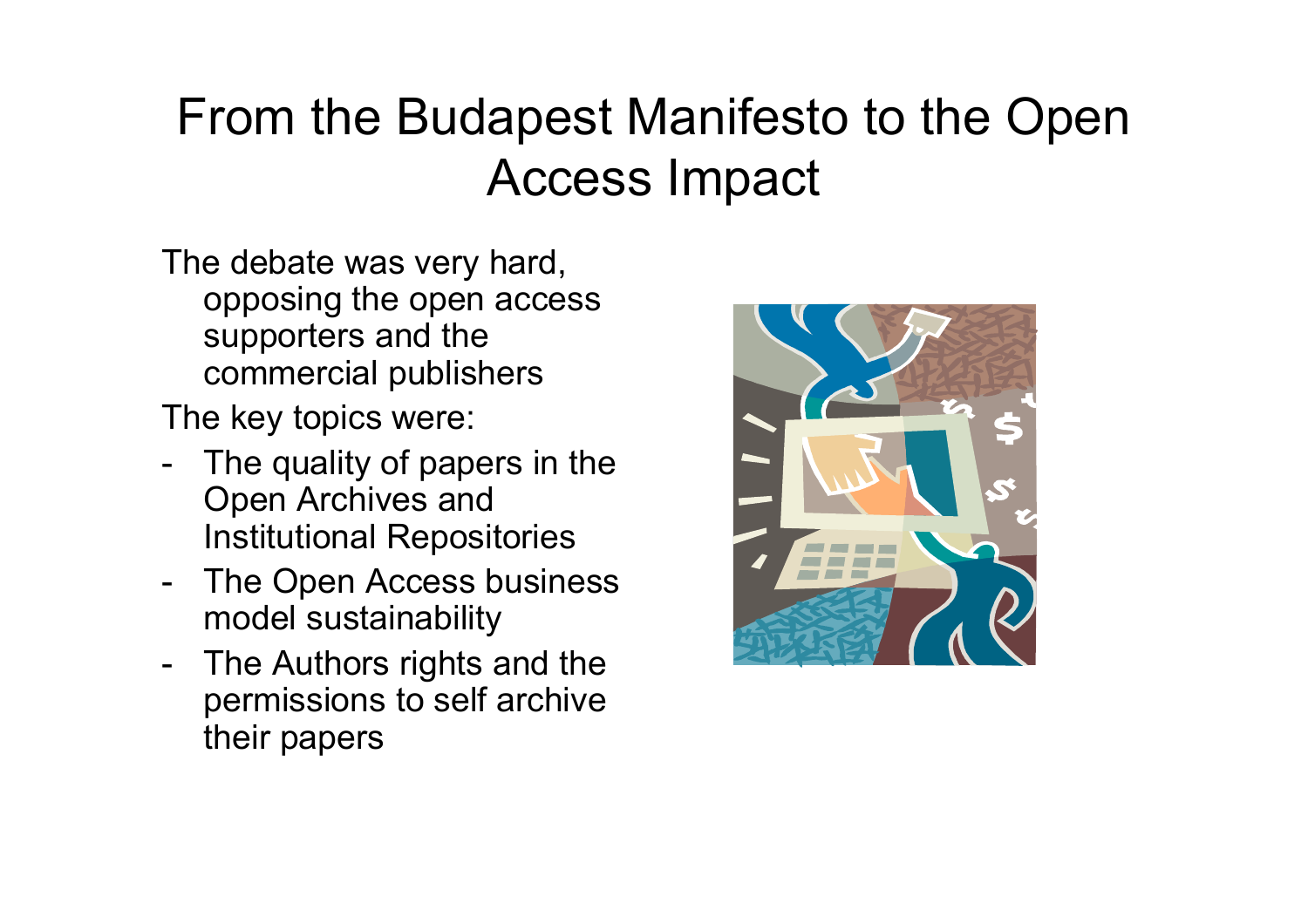### From the Budapest Manifesto to the Open Access Impact

- From hard discussions and contrasts to a "shift in tone":
- -- Open Access has started to prove its positive influence on the research impact
- - Open Access may be considered an opportunity by the Learned Societies publishers
- - Open access may offer a sustainable economic model
- -- Open Access may not increase digital divide between developing countries and wealthier ones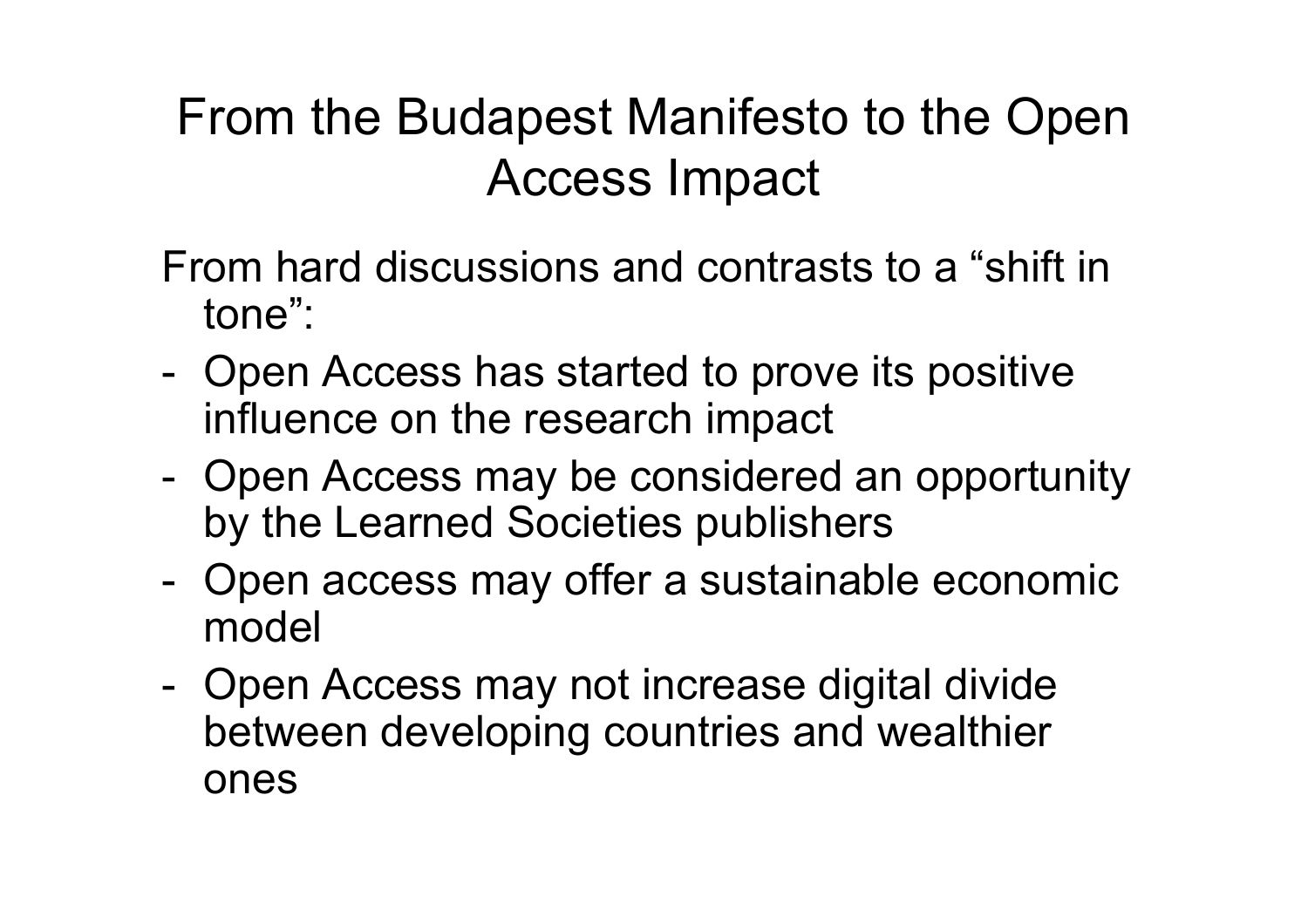### …new awareness about social aspects

- new consciousness about our Users' "doublepersonality": as Authors and as Readers
- The role of Authors along they career changes. Authors as gatekeepers of science journals and peer evaluation
- Authors of different research communities consider OA in different ways
- Librarians' involvement in the business of epublishing made them aware of social aspects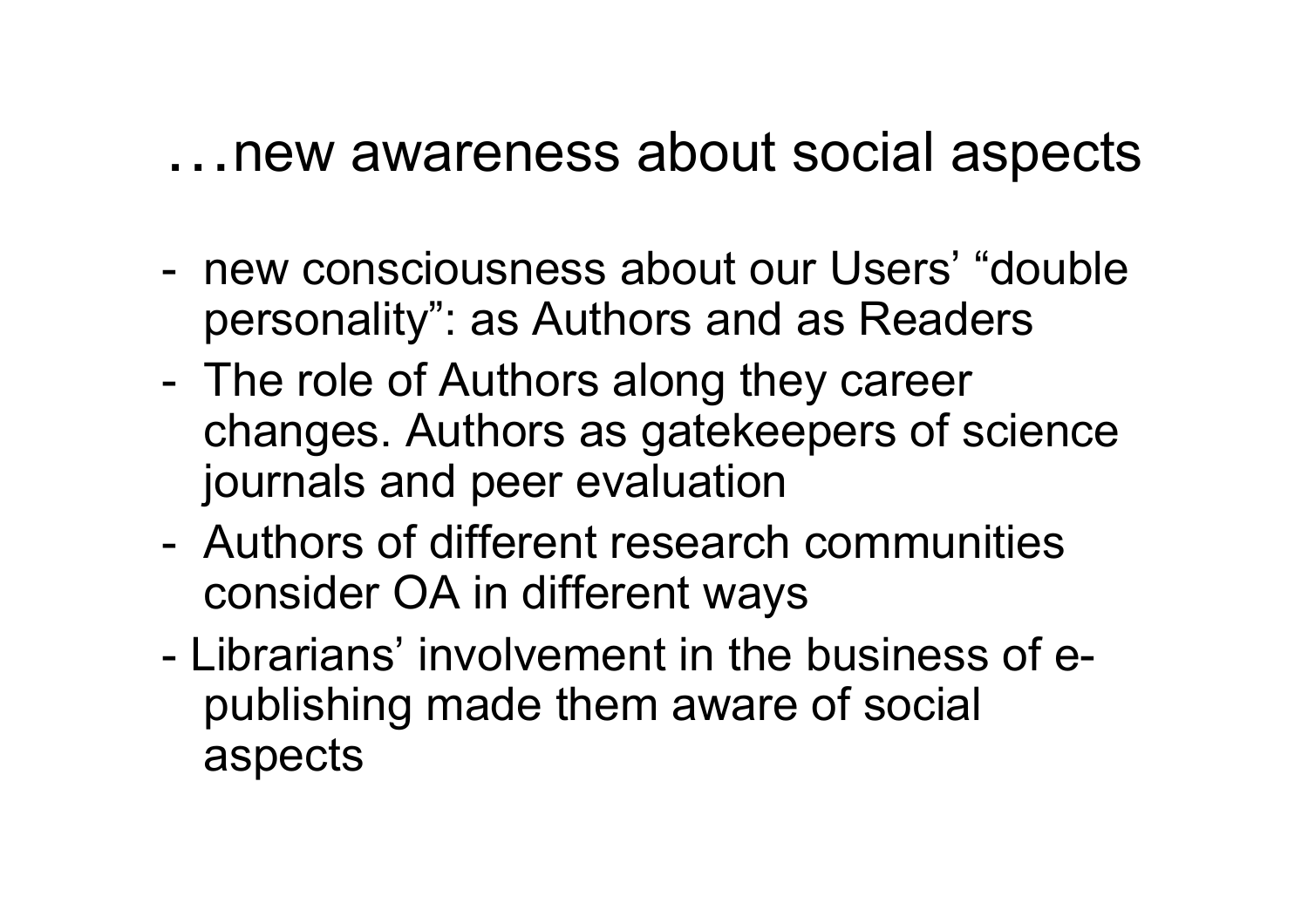## A key factor

We discovered that <sup>a</sup> **key factor** for marketing the new e-publishing services and promote Open Access within our Institutions is to approach the different scholar communities in the right way.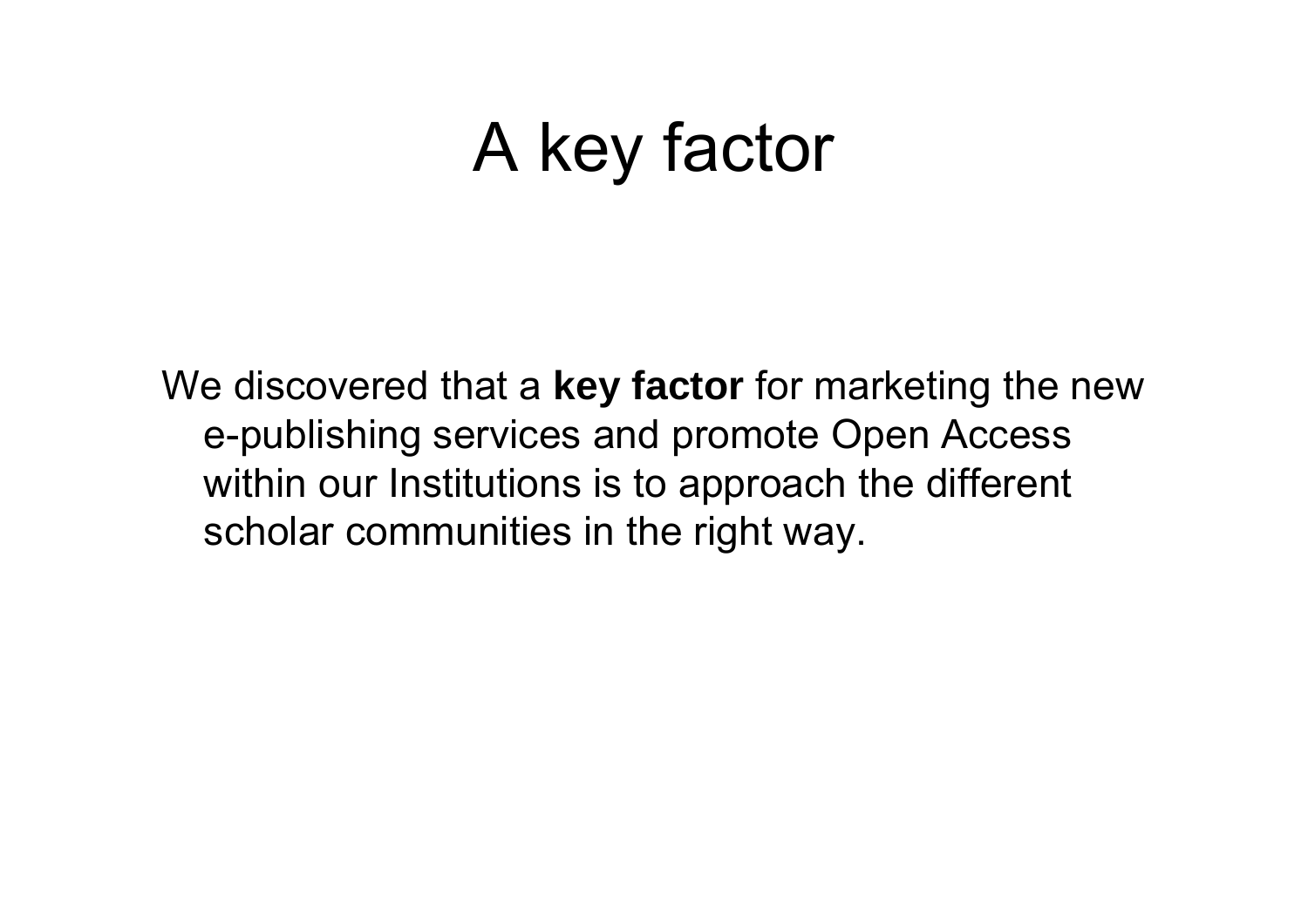#### Authors' behaviour in scholarly communication: Astronomers

- $\bullet$ • A quite small community divided into sub-communnities
- • They normally rely on a twofold channel of communication:
	- Open Archives: Arχiv Babbage
	- peer reviewed commercial journals (about 50-60 titles)
- NASA ADS free access bibliographic database with linking and citation counting services
- Recent articles have reviewed the major impact of open published articles:
- - GJ Schwarz RC Kennicutt, Jr *Demographic and citation trends in Astrophysical journal papers and preprints*
- - TS Metcalfe *The rise and citation impact of astro-ph in major journals* Strong key factor for the Astronomers community:
- - They are a small community and strictly control their schlolarly journals and proceedings

Weakness factor:

- They must work in a well funded Department or Astronomical Observatory to get a sufficient budget to carry out their research

Path of publication: Open Archives-> Peer Reviewed Journals Multiple Authorship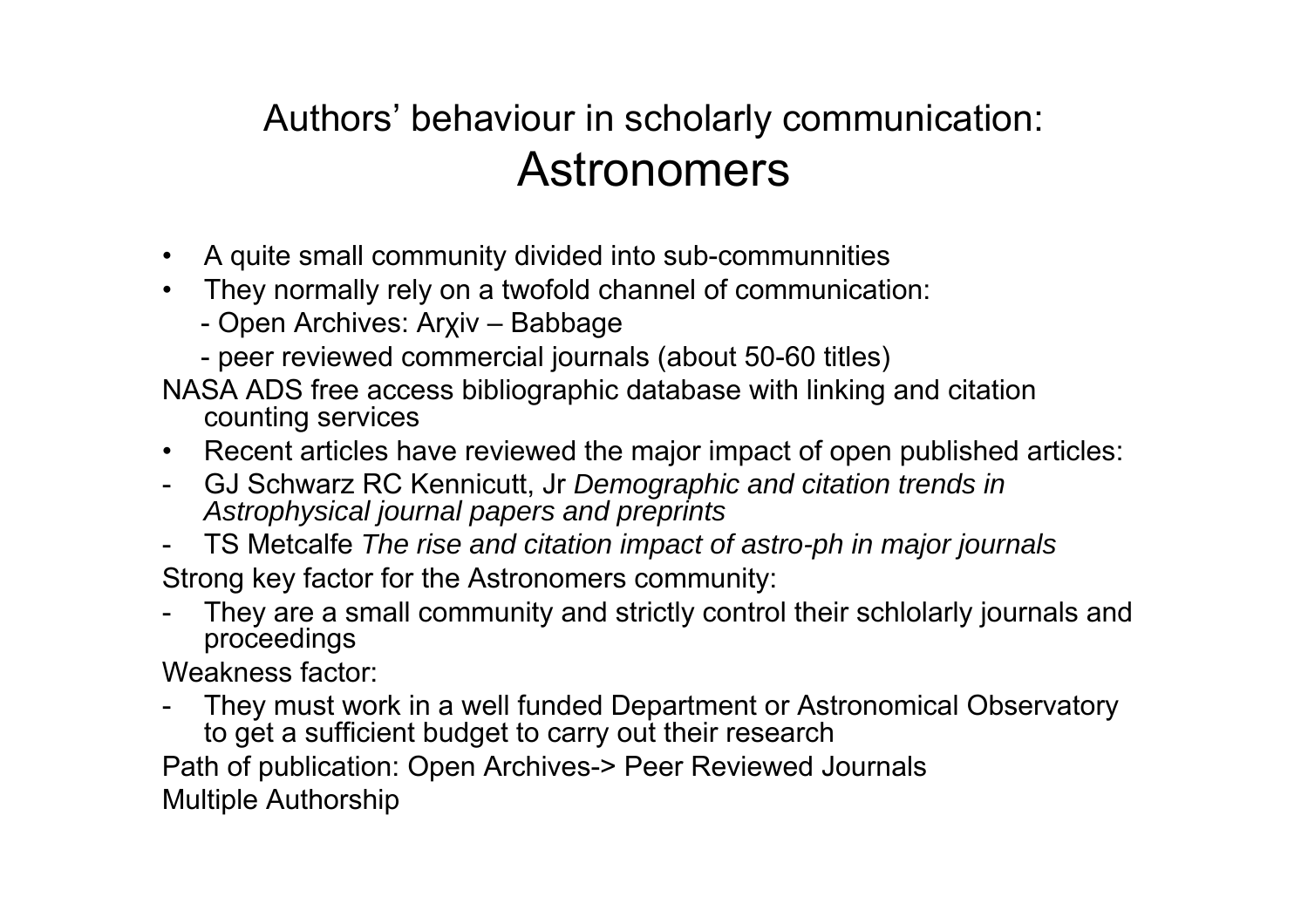#### Authors' behaviour in scholarly communication: Computer Scientists

- Computer Scientists are a large community
- - They follow a standard publication path: presentation of their papers in a conference->proceedings publication in a high quality peer reviewed journal (i.e. ACM, IEEE)
- NCSTRL: disciplinary preprints server. Usually authors put papers on their web personal page.
- It is important to point out that their papers are single (max two, three Authors) authored, because their model of communication is similar to the Mathematicians'
- They write not only about single experiments-applications etc. but also about standards (i.e. W3C)
- They evaluate papers through Citeseer/ResearchIndex and OpCit and consider more the number than citations/IF
- Reference sources: i.e. DBLP.uni-trier.de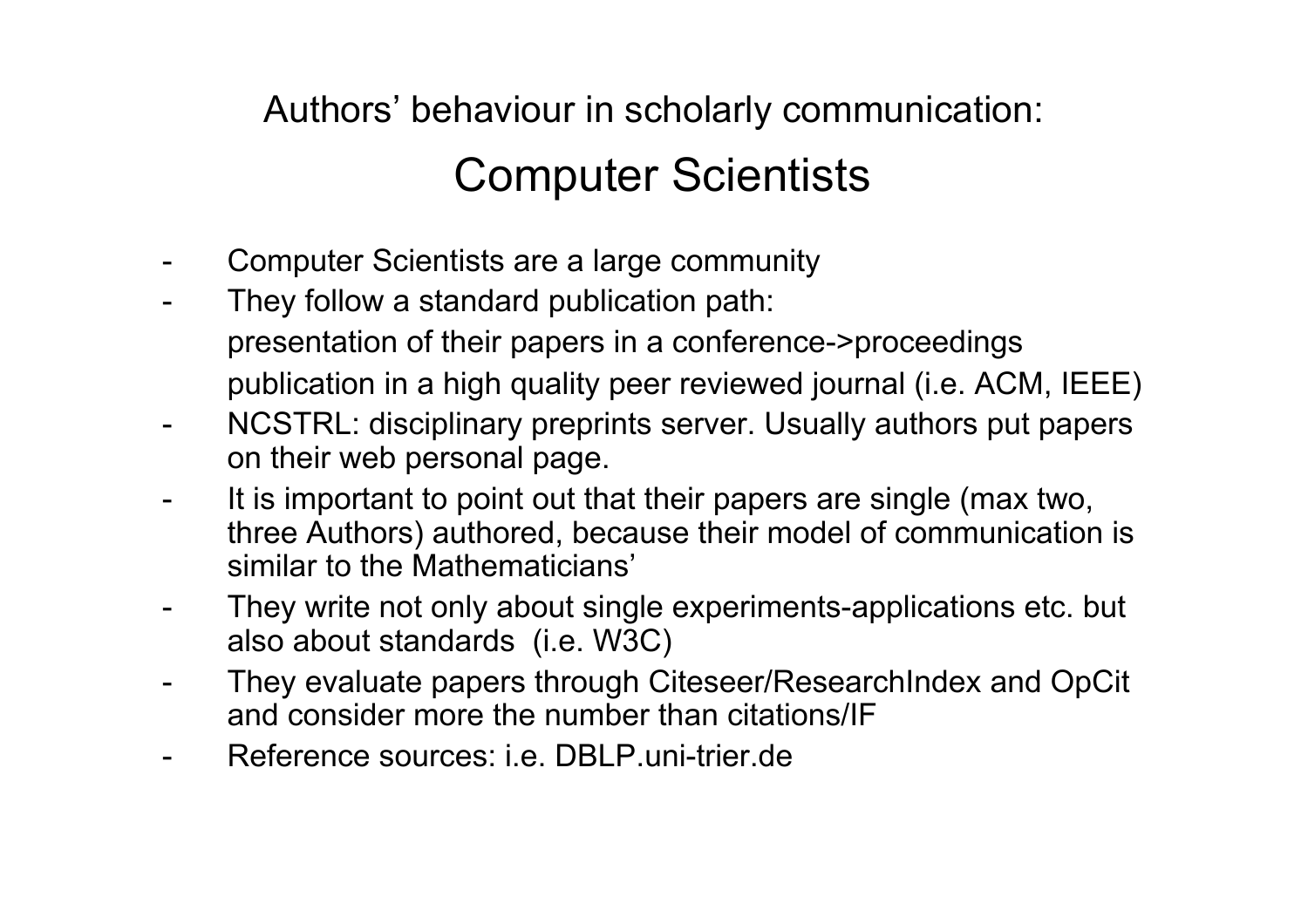#### Authors' behaviour in scholarly communication: **Mathematicians**

- •Mathematicians are a small community
- • They have about 300 journals (30% open access) in the area and use BBS
- $\bullet$  They deposit preprints in Open Archives (*Front for the Mathematics*, Arχiv)
- • *Mpress/MathNetpreprints server* is an umbrella server a meta-search engine that search metadata in a number of preprint servers.
- • They have important reference/bibliographic databases: Mathscinet, Math Zentrablatts, MATHDI –ZDM
- $\bullet$  As many have pointed out, the creation of a paper on mathematics is <sup>a</sup> work of a single ...genius (independent from economic, political and cultural context)
- •• Because of the mathematics research structure, IF is of NO USE (citations date back usually to more than 10 years)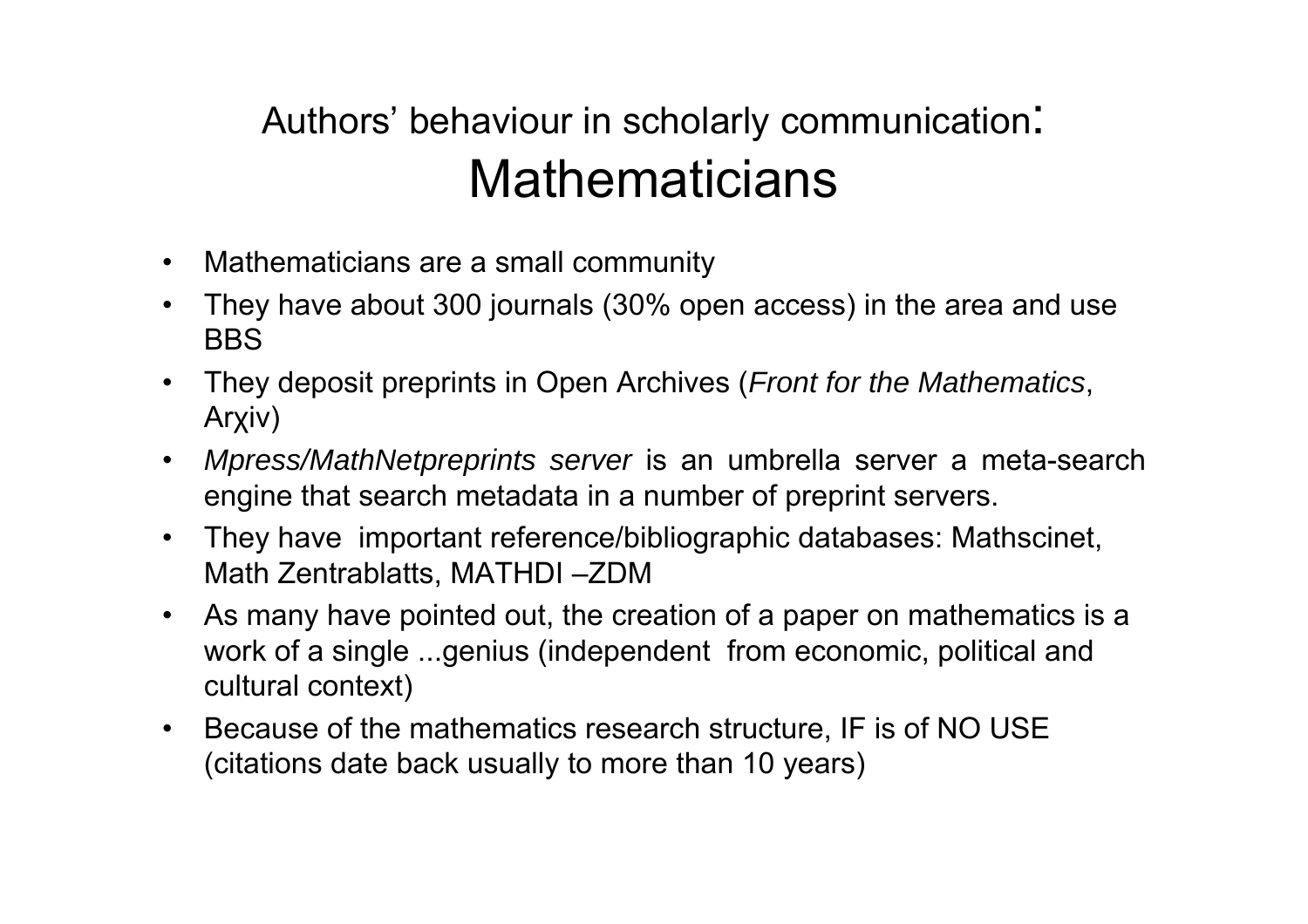#### Authors' behaviour in scholarly communication Biomedical Authors

- $\bullet$ Multiple Authorship
- •Very large/international communities and sub-communities
- •Over 20,000 journals
- •• Publication in peer reviewed journals highly read (IF)
- $\bullet$  Open Archives and Open Access journals are quite a new epublishing area
- Funding Agency requires Open Access publication (see NIH)
- $\bullet$  Authors feel that their articles should be widely read, not only by academic and research communities (particularly in the Evidence Based Medicine context)
- $\bullet$ Evidence of more impact of published research
- -Too new title/journals (not widely known)
- Lack of Impact Factor
- -Institutional pressure
- -Ignorance about new opportunities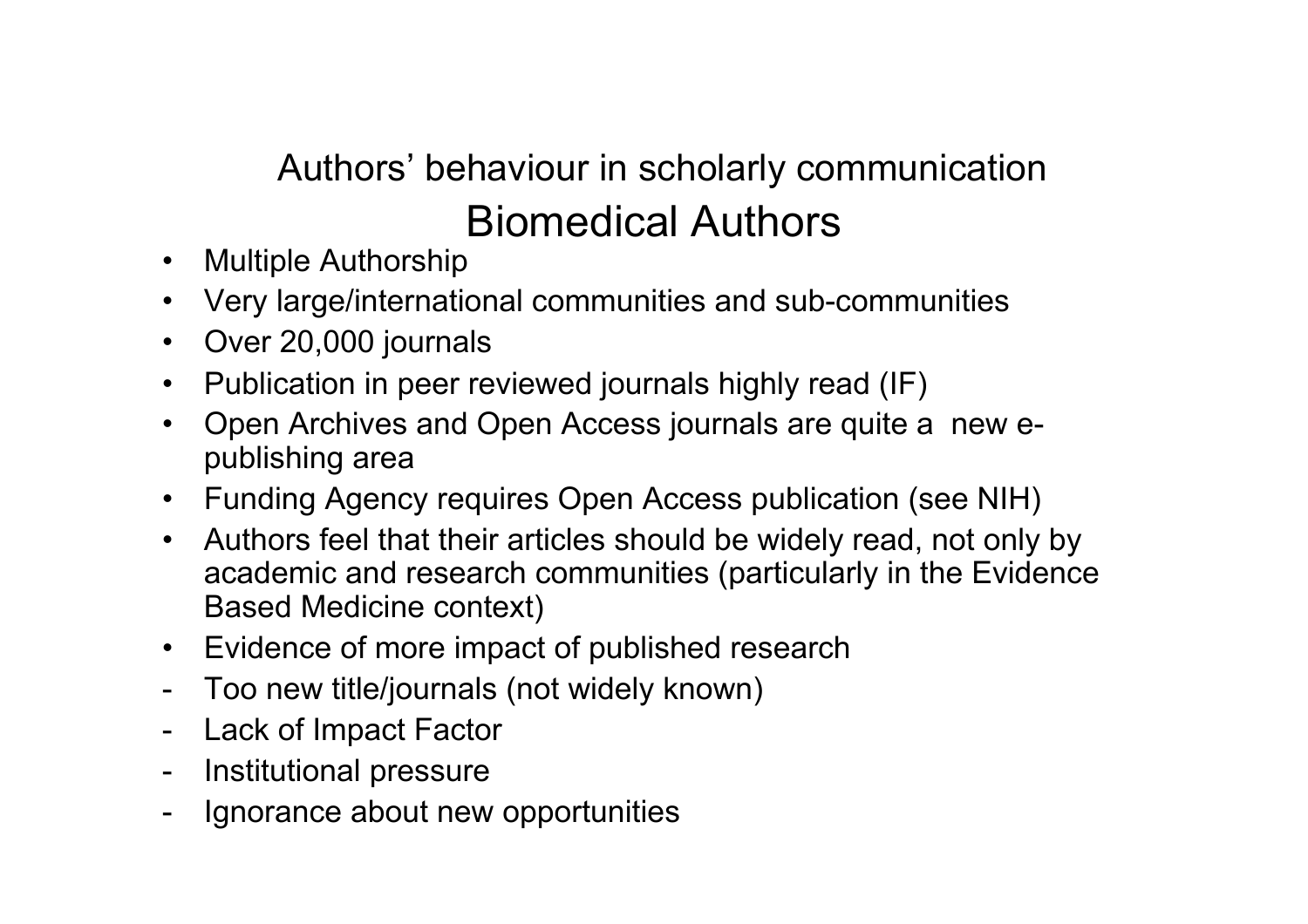### Research evaluation

- P.O. Seglen: *Why the impact factor of journals should not be used for evaluating research*
- Methods in evaluating research may differ in the Academic Insitutions and Health Care and Medical **Institutions**
- I.e. in Italy there are different evaluation methods for Academic research (Ministry of Education-MIUR) and Health Institutions (Ministry of Health- Ministero della Salute)
- On the average, citations are always considered…
- There are many other indicators that should be used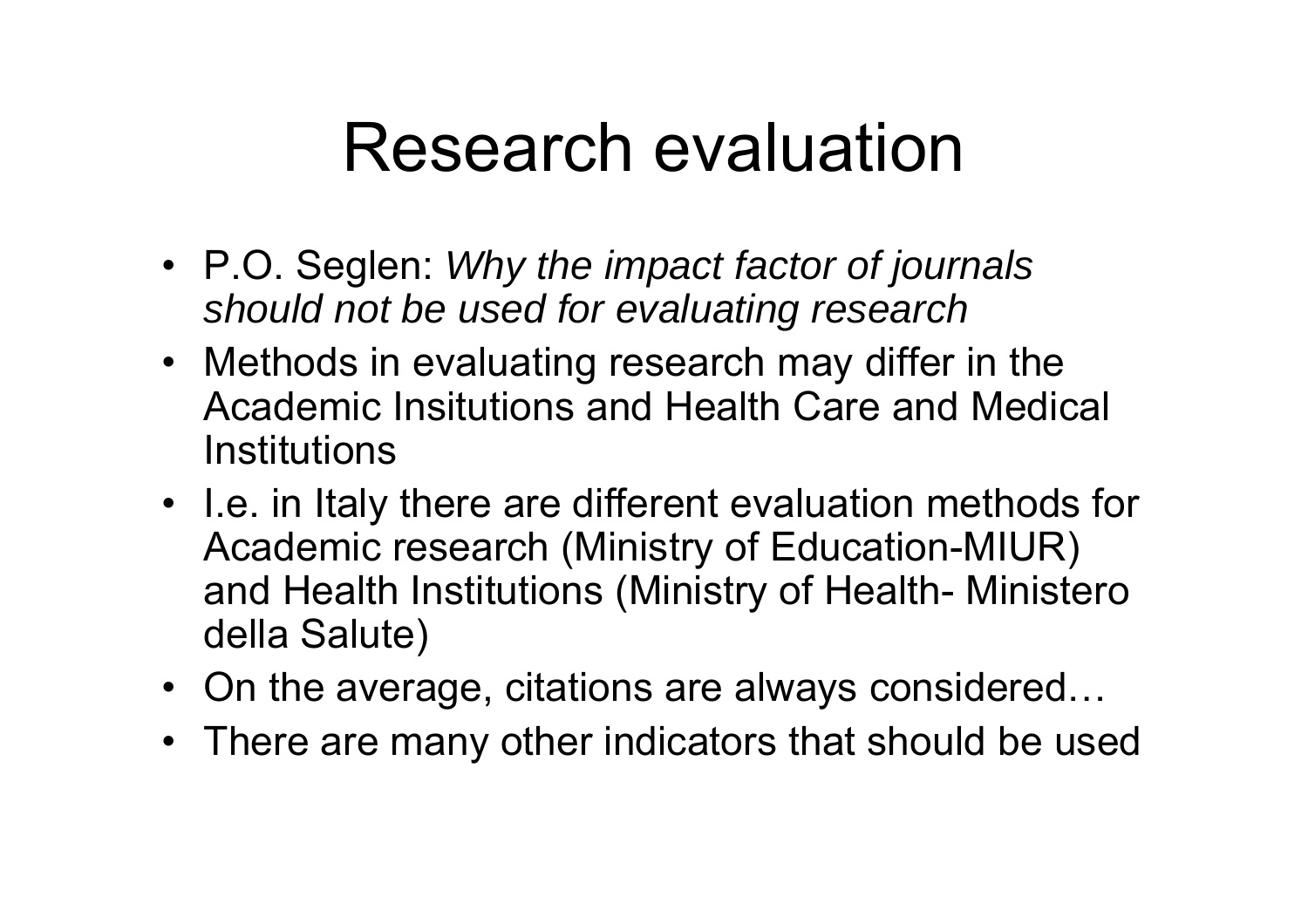# Open Access Citation Index Group

• Founded at the 3rd OAI Workshop at CERN, Geneva, February 2004

Proposals:

- -Review of existing evaluation methods
- -Consider other linguistic areas (neglected by ISI)
- -Research on OAI PMH applications on evaluation; combining citations with use data

Recent papers about OA journals /OA Archives research stronger impact:

- Brody, Harnad
- -Lawrence
- -Bollen, Van De Sompel, Smith and Luce
- -Antelman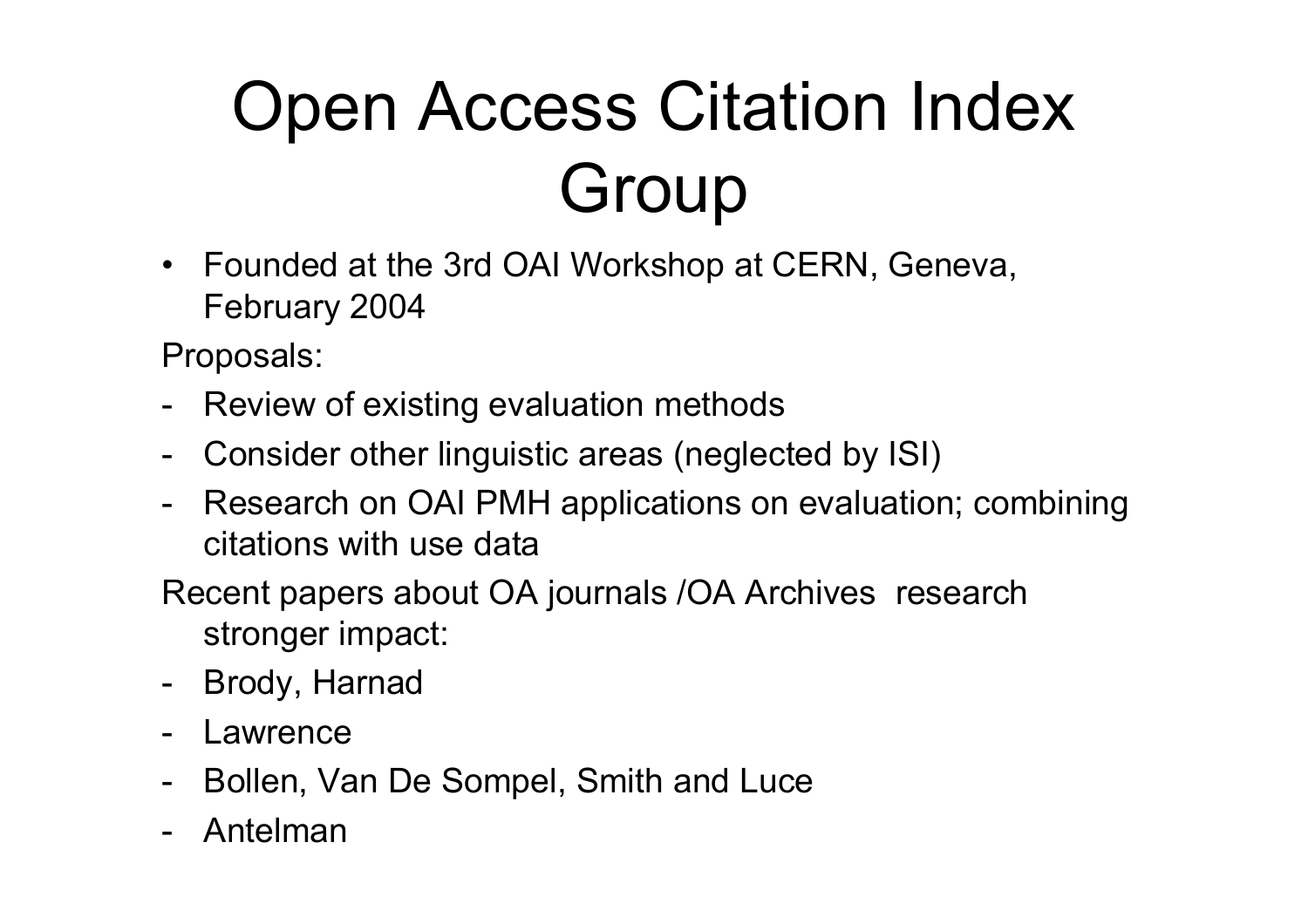## Librarians' role

- $\bullet$ Provide all kind of information to users !
- •• Inform about new e-publishing opportunities
- • Support Institutional archives and repositories, disciplinary open archives
- • provide user education about e-publishing, citation tools and research evalutation
- $\bullet$ support Institutions about new e-publishing services
- •• inform about new copyright policies (creativecommons) and also…

catalog open access peer reviewed journals collect data about papers impact edit metadata when necessary survey and control new services costs and promote cooperation